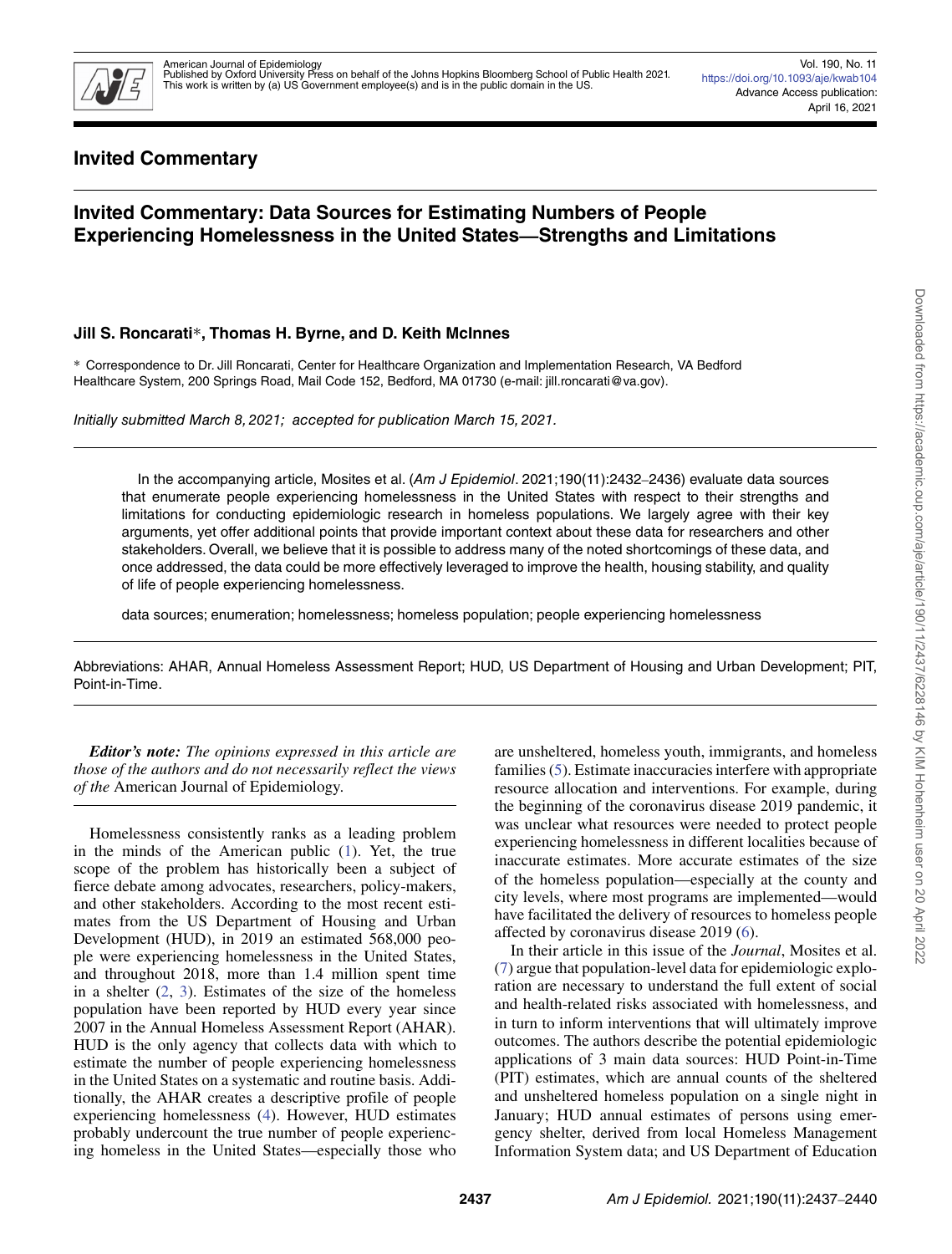estimates of the number of students experiencing homelessness during a school year [\(7\)](#page-2-6). They argue that each has serious shortcomings that limit how and when the data can be used in epidemiologic research and should thus be approached and interpreted with caution. The authors' argument also implicitly calls for making improvements to these data sources.

Although we agree with Mosites et al.'s main argument about the limitations of these data, we believe epidemiologists and other stakeholders interested in understanding and improving the health outcomes of persons experiencing homelessness should keep 3 additional points in mind. First, while flawed, the current data sources that enumerate the homeless population are vast improvements over what was available until the late 2000s. Second, there is a wide array of proposals for improving the accuracy of enumeration efforts that could be easily implemented and would strengthen the utility of these data for epidemiologic research and other purposes. Finally, improvements in the accuracy of these data would have benefits that would extend far beyond their potential use for epidemiologic research and even the original reasons for collecting the data.

#### **STRENGTHS AND LIMITATIONS OF HOMELESSNESS ESTIMATES**

#### **Current homeless population-level data collection and estimates are improvements**

Enumeration of the homeless population has been a longstanding methodological challenge, as conventional means of counting the general population (e.g., through the Census Bureau's household-based surveys) are inadequate for people experiencing homelessness. Before the first AHAR report in 2007, estimates of the homeless population were conducted sporadically and were of questionable accuracy varying wildly from 200,000 to 3.5 million [\(8–](#page-2-7)[10\)](#page-3-0). However, since 2007, annual estimates from HUD have been available, and these have been valuable, useful, and easily retrievable from HUD. Additionally, the community-level data comprising the AHAR have also been available since 2007 and add a crucial resource for tracking trends in the size of the homeless population over time at multiple levels of geography. The collection of these data has opened avenues for conducting important new research to understand community-level predictors of homelessness and the impact of policy interventions on homelessness [\(11](#page-3-1)[–13\)](#page-3-2). For example, in 2020, the US Government Accountability Office conducted regression analyses using HUD PIT data and found that rent level is an important driver of homelessness [\(5\)](#page-2-4). Likewise, researchers have used PIT data to show that a concerted policy effort to expand the availability of permanent supportive housing for military veterans has been a key factor in declines in veteran homelessness over time [\(11\)](#page-3-1).

#### **Counts underestimate the homeless population but can be easily improved**

Mosites et al. correctly note that there are serious limitations in estimates of people experiencing homelessness [\(7\)](#page-2-6). They call particular attention to problems with the undercounting of the unsheltered population, and those concerns are echoed by the Government Accountability Office report, as well as the *New York Times*[\(5,](#page-2-4) [14\)](#page-3-3). However, they provide little guidance on how to improve these estimates, despite numerous recent and past proposals for improvement  $(5, 15)$  $(5, 15)$  $(5, 15)$ .

Undercounting of individuals in any given homeless population probably occurs more than expected and more for unsheltered persons than for sheltered individuals, given the wide year-to-year fluctuations in numbers reported for the unsheltered population [\(5,](#page-2-4) [15\)](#page-3-4). The Homeless Management Information System estimates of the sheltered population are thought to be more reliable given fewer year-to-year fluctuations, but they could also be improved [\(5\)](#page-2-4). Enumeration of the unsheltered population depends on many factors: weather, the number of enumerators, the use of sampling or a census, a change in methods, the ability to find people, the area of focus (e.g., urban areas vs. large rural areas), and the level of training [\(5\)](#page-2-4). Some of these factors introduce bias to PIT counts. That is, some homeless people have a lower probability of being included in the count than others. During counts, enumerators sometimes estimate the number of people inside a tent or in an abandoned building without going inside, because of risk or out of respect [\(5\)](#page-2-4). In addition, characteristics such as age, sex, and race/ethnicity are assumed if not confirmed through interview [\(5\)](#page-2-4). We feel that a few simple strategies could vastly improve the estimates and help address these issues.

First, HUD could provide clearer and more accessible guidance and training on PIT counting methods [\(5\)](#page-2-4). This would result in more accurate and more consistent estimates from year to year [\(5\)](#page-2-4). In particular, HUD could provide communities with the resources and training necessary to calculate margins of error for their estimates [\(5\)](#page-2-4). One way to improve accuracy for the unsheltered population PIT count, through improved estimates of the error, would be to use plant-capture methods (in which people impersonating homeless individuals are "planted" in predetermined locations to help assess what percentage of homeless persons are being missed during the count), which have previously been used in certain communities on an ad hoc basis [\(15\)](#page-3-4).

Additional options HUD could consider for improving estimates of people experiencing homelessness include conducting the count over several days and nights or over the course of a week or increasing the number of communities that use postcount service-based surveys. These surveys involve interviewing people receiving services from soup kitchens, drop-in centers, or other places frequented by people experiencing homelessness to assess whether they were homeless on the night of the PIT count. It may also be worthwhile to expand homeless enumeration efforts to include people who are "doubled up" (e.g., sleeping on a friend's sofa) and do not meet HUD's current definition of homelessness and thus are not currently included in HUD's estimates. Estimating the size of this population poses additional methodological challenges, but it would be a worthwhile endeavor for understanding how conditions that may be understood as homelessness affect health.

Finally, it need not be solely the responsibility of HUD to routinely collect data on the scope of homelessness in the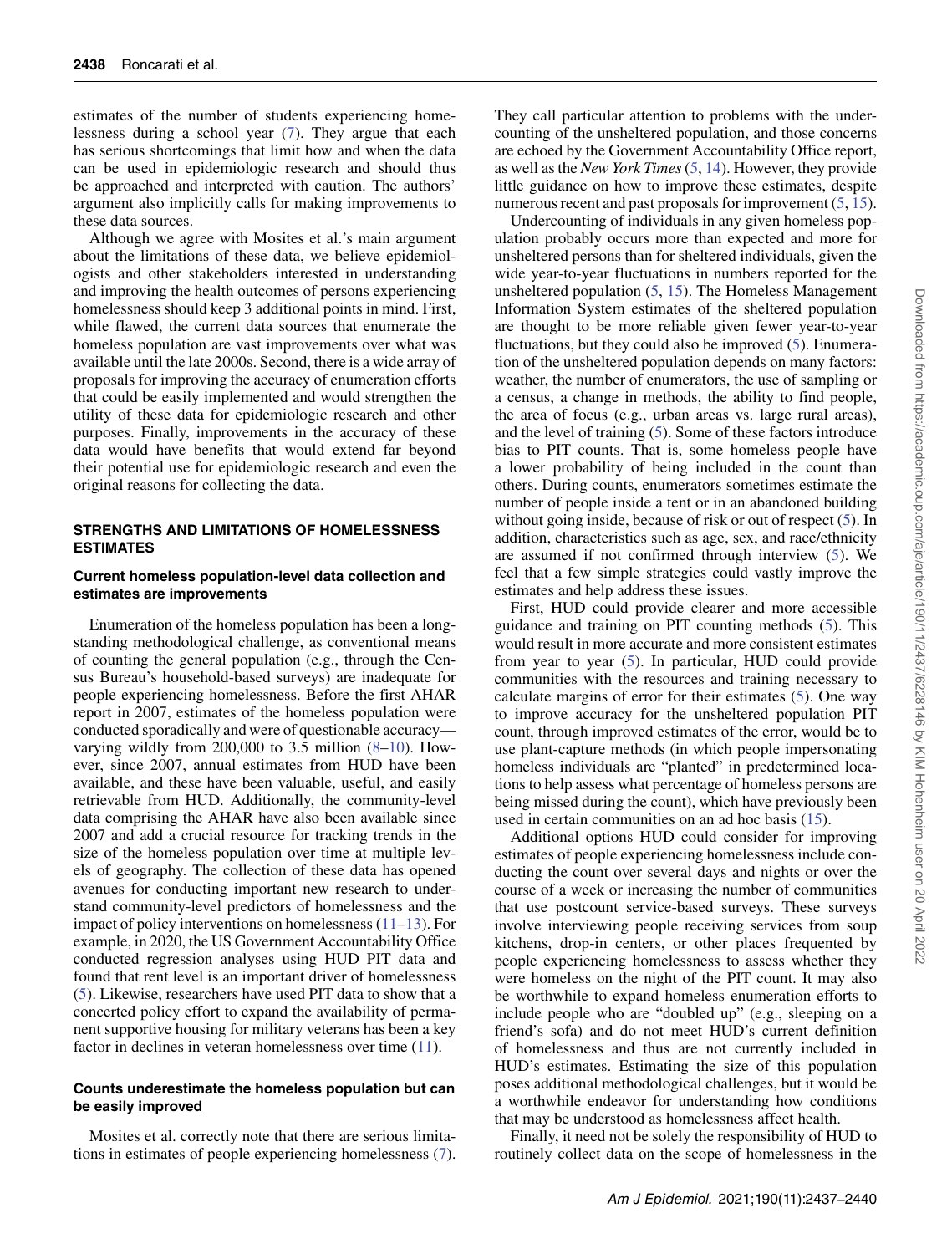United States. Key population-based health surveys, such as the National Health and Nutrition Examination Survey and the National Health Interview Survey, could promote understanding of the risk homelessness poses to health by incorporating measures of current housing status, recent exposure to homelessness, and risk of becoming homeless.

## **Epidemiologic purposes are just one of many uses for population-level homelessness data**

Mosites et al. note that more accurate population-level data would lead to better epidemiologic research focused on homelessness [\(7\)](#page-2-6). While that is true, there is already abundant evidence of the negative health impacts of homelessness, and improving counts of people experiencing homelessness solely for the purpose of developing more precise estimates of these negative health impacts is likely to be insufficient for achieving improved health and housing outcomes in this population. Indeed, there are reasons to improve these counts beyond their ability to produce better research. Currently, these data inform Congress on the magnitude of the problem and the characteristics of the homeless population, and they directly affect the amount of funding allocated to federal homelessness programs and the ability of programs that serve homeless populations to plan and respond to homelessness [\(5\)](#page-2-4). For this reason, it is imperative that these data be accurate. Improving data collection methods and accuracy is essential for supporting and serving the homeless population and other hard-to-reach groups, such as immigrants. Beyond assessment of health risks, improved data collection will inform interventions and natural experiments which have the potential to improve health and quality of life.

## **CONCLUSION**

The annual data from HUD are improvements over past ad hoc and sporadic information-gathering, which varied considerably. Nevertheless, the HUD data, especially the PIT counts, are considered underestimates. Fortunately, methods for improving the estimates are well known. Commitment of resources from federal and state entities will be needed, as well as thoughtful use of well-regarded population-based surveys. There is broad agreement that improved estimates of the homeless population would be desirable and could lead to progress in addressing the health and housing needs of those experiencing homelessness. Yet, better estimates require both the political will and adequate resources. Given the marginalized nature of this population and its significant intersection with other historically marginalized racial groups and people with disabilities, we hope that such political will and resources will be forthcoming.

## **ACKNOWLEDGMENTS**

Author affiliations: Center for Healthcare Organization and Implementation Research, VA Bedford Healthcare

System, Bedford, Massachusetts, United States (Jill S. Roncarati, Thomas H. Byrne, D. Keith McInnes); Department of Health Policy and Management, Harvard T.H. Chan School of Public Health, Harvard University, Boston, Massachusetts, United States (Jill S. Roncarati); Boston Health Care for the Homeless Program, Boston, Massachusetts, United States (Jill S. Roncarati); Department of Health Law, Policy and Management, School of Public Health, Boston University, Boston, Massachusetts, United States (D. Keith McInnes); and Department of Social Welfare Policy, School of Social Work, Boston University, Boston, Massachusetts, United States (Thomas H. Byrne).

J.S.R.'s research was supported by the Department of Veterans Affairs Office of Academic Affiliations Advanced Fellowship Program in Health Services Research, the Center for Healthcare Organization and Implementation Research, and the VA Bedford Healthcare System. T.H.B.'s and D.K.M.'s research was funded by the Veterans Health Administration.

The findings and conclusions in this article are those of the authors and do not represent the views of the US Department of Veterans Affairs or the US government.

Conflict of interest: none declared.

## **REFERENCES**

- <span id="page-2-0"></span>1. Tsai J, Lee CYS, Shen J, et al. Public exposure and attitudes about homelessness. *J Community Psychol*. 2019;47(1): 76–92.
- <span id="page-2-1"></span>2. Henry M, Mahathey A, Takashima M. *The 2018 Annual Homeless Assessment Report (AHAR) to Congress. Part 2: Estimates of Homelessness in the United States*. Washington, DC: US Department of Housing and Urban Development; 2020. [https://www.huduser.gov/portal/sites/default/files/](https://www.huduser.gov/portal/sites/default/files/pdf/2018-AHAR-Part-2.pdf) [pdf/2018-AHAR-Part-2.pdf.](https://www.huduser.gov/portal/sites/default/files/pdf/2018-AHAR-Part-2.pdf) Accessed June 3, 2021.
- <span id="page-2-2"></span>3. Henry M, Watt R, Mahathey A, et al. *The 2019 Annual Homeless Assessment Report (AHAR) to Congress. Part 1: Point-in-Time Estimates of Homelessness*. Washington, DC: US Department of Housing and Urban Development; 2020. [https://www.huduser.gov/portal/sites/default/files/pdf/2019-](https://www.huduser.gov/portal/sites/default/files/pdf/2019-AHAR-Part-1.pdf) [AHAR-Part-1.pdf.](https://www.huduser.gov/portal/sites/default/files/pdf/2019-AHAR-Part-1.pdf) Accessed June 3, 2021.
- <span id="page-2-3"></span>4. HUD Exchange. What is the goal of the Annual Homeless Assessment Report (AHAR) to Congress Part 2? [https://](https://www.hudexchange.info/faqs/1714/what-is-the-goal-of-the-annual-homeless-assessment-report-ahar/) [www.hudexchange.info/faqs/1714/what-is-the-goal-of-the](https://www.hudexchange.info/faqs/1714/what-is-the-goal-of-the-annual-homeless-assessment-report-ahar/)[annual-homeless-assessment-report-ahar/.](https://www.hudexchange.info/faqs/1714/what-is-the-goal-of-the-annual-homeless-assessment-report-ahar/) Published 2021. Accessed June 3, 2021.
- <span id="page-2-4"></span>5. US Government Accountability Office. Homelessness: better HUD oversight of data collection could improve estimates of homeless population. [https://www.gao.gov/products/](https://www.gao.gov/products/gao-20-433) [gao-20-433.](https://www.gao.gov/products/gao-20-433) Published July 14, 2020. Accessed June 3, 2021.
- <span id="page-2-5"></span>6. Benavides AD, Nukpezah JA. How local governments are caring for the homeless during the COVID-19 pandemic. *Am Rev Public Adm*. 2020;50(6-7):650–657.
- <span id="page-2-6"></span>7. Mosites E, Morris SB, Self J, et al. Data sources that enumerate people experiencing homelessness in the United States: opportunities and challenges for epidemiologic research. *Am J Epidemiol*. 2021;190(11):2432–2436.
- <span id="page-2-7"></span>8. Burt MR, Cohen BE. *America's Homeless: Numbers, Characteristics, and Programs That Serve Them*. Washington, DC: Urban Institute; 1989.